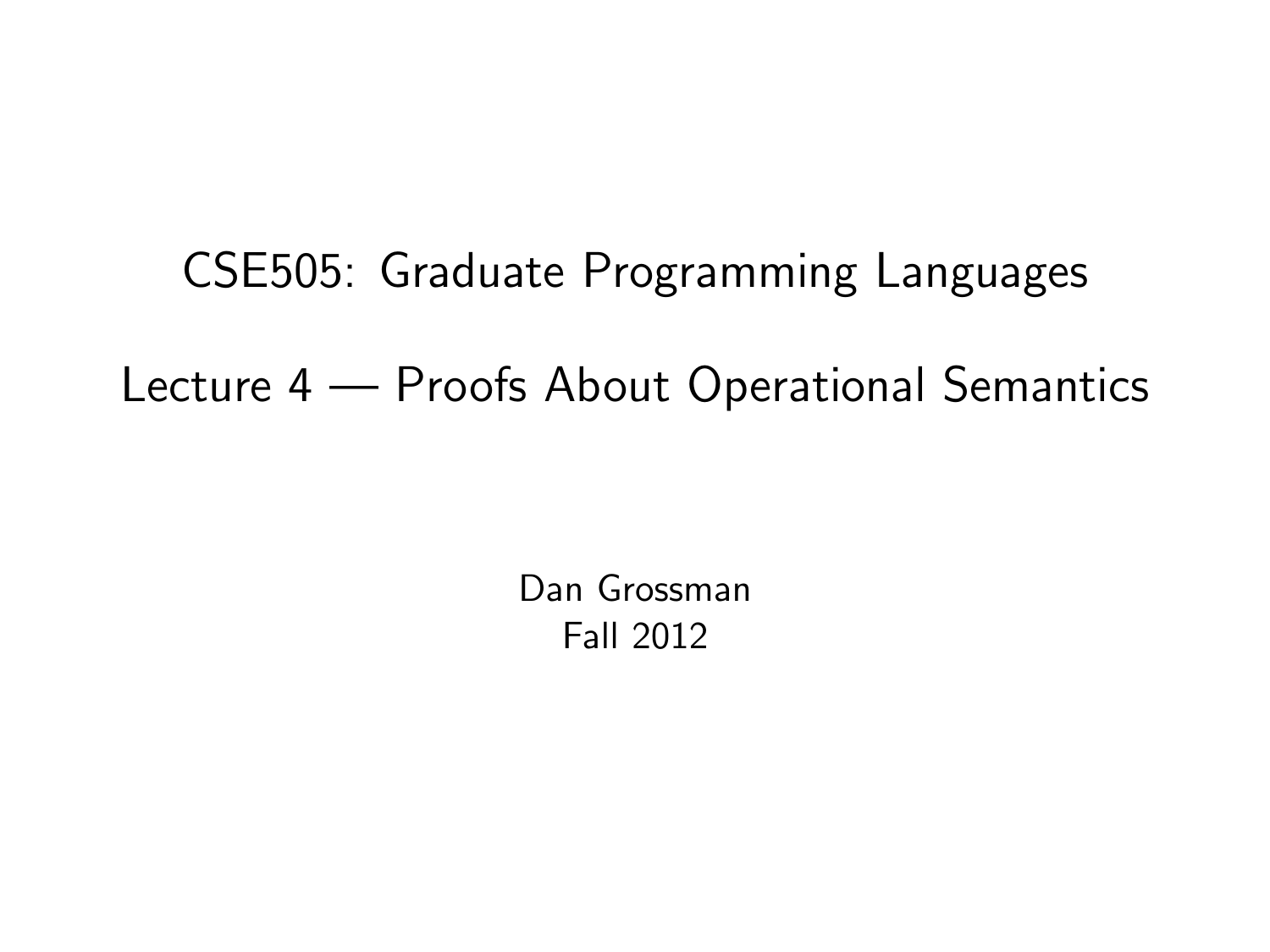## This lecture

Carefully consider two proofs using our IMP operational semantics

- $\triangleright$  First emphasizes need to strengthen an induction hypothesis
	- $\triangleright$  An art: We will purposely take several wrong turns
- $\triangleright$  Second shows a property is *preserved* using induction over:
	- $\blacktriangleright$  Length of execution sequence
	- Inner: (Height of) statement-evaluation derivation (tree)
	- Inner: (Height of) expression-evaluation derivation (tree)

Much of this lecture is in writing the proofs out "live"

On Homework 1, "the big proof" requires most of the second proof's form and strengthening the induction hypothesis appropriately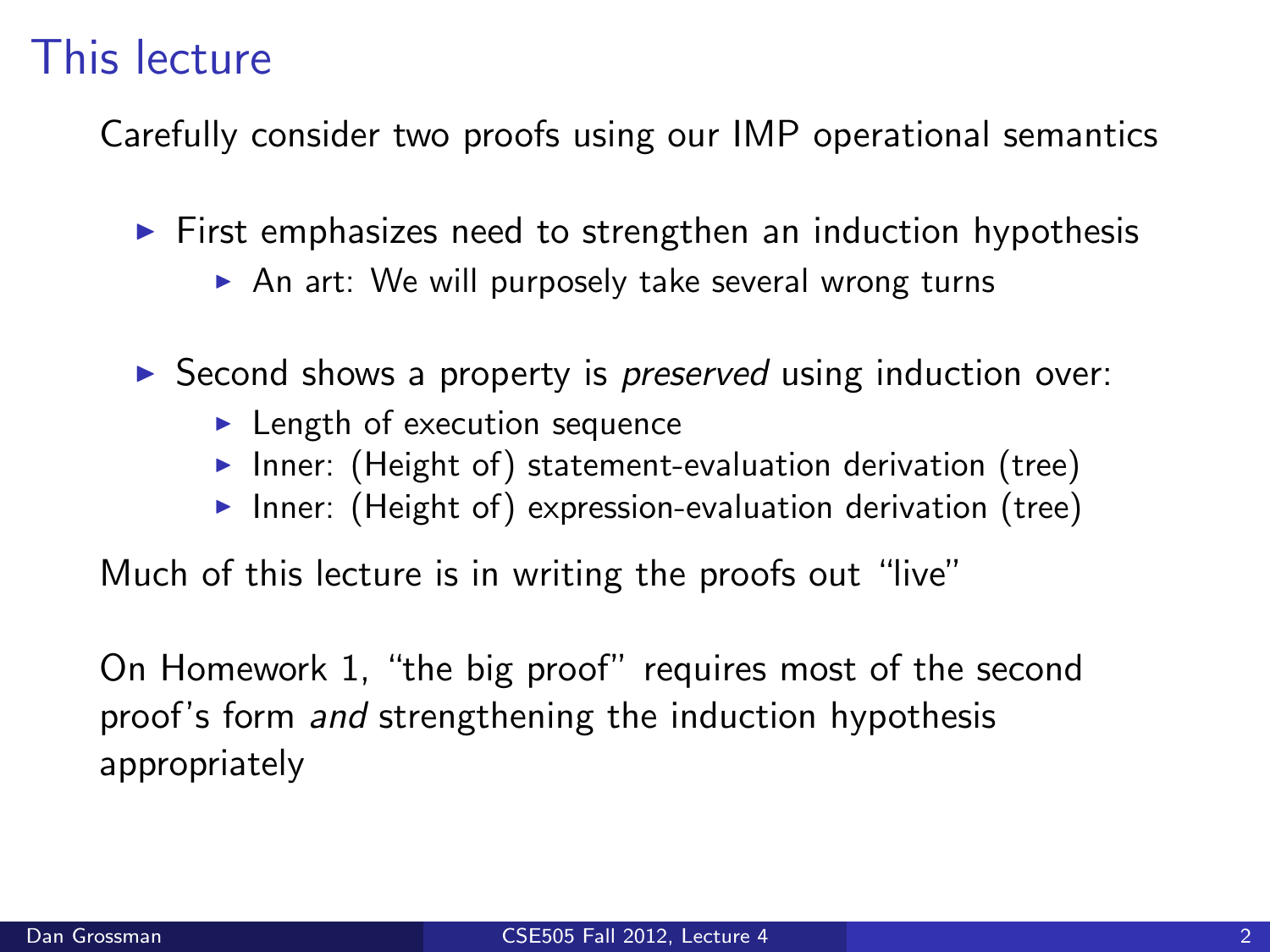## First proof

Key points from the proof of the barely-interesting fact that while 1 skip diverges:

- $\triangleright$  First carefully state theorem in terms that can be proven by induction
	- In this case on  $n$ , the number of steps taken
- $\triangleright$  Must get induction hypothesis "just right"
	- $\triangleright$  Not too weak: proof doesn't go through
	- $\triangleright$  Not too strong: can't prove something false
- $\triangleright$  Stronger induction hypothesis means implies the original claim
	- $\triangleright$  Often obvious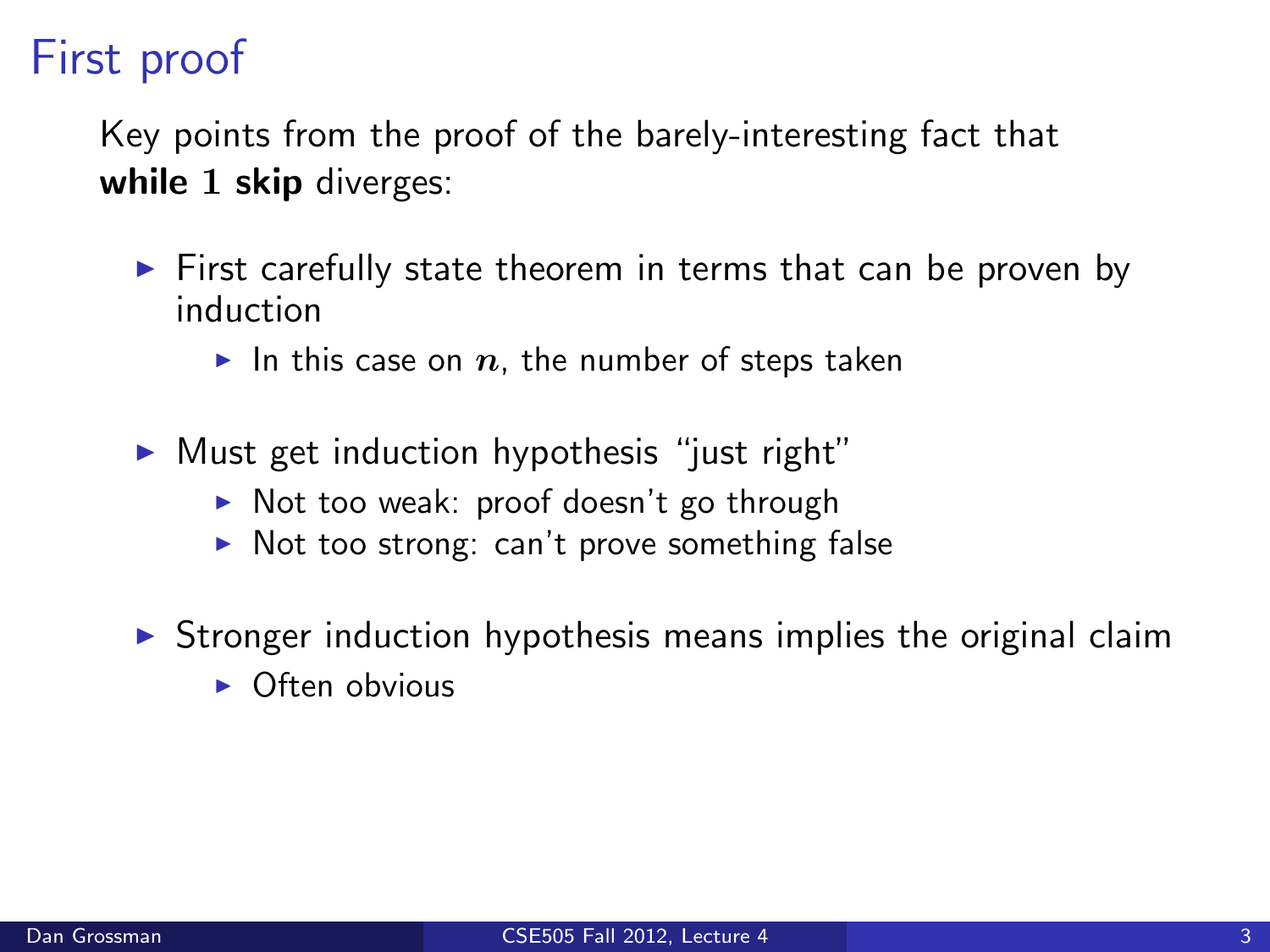## Second proof

Key points from the proof of the "no negatives" property:

- $\triangleright$  Showing a property is *preserved* is about *invariants*, a fundamental software-development concept
- $\triangleright$  Can define a program property via judgments and prove it holds after every step
- $\blacktriangleright$  "Inverting assumed derivations" gives you necessary facts for smaller expressions/statements (e.g., the while case)
	- Inversion is the technique of saying, "By assumption, there is a derivation of X. In this case of the proof, such a derivation must end with rule Y (no other rule matches). Therefore the hypotheses of that rule must hold here."
	- $\triangleright$  A common pattern: induction, cases, inversion in each case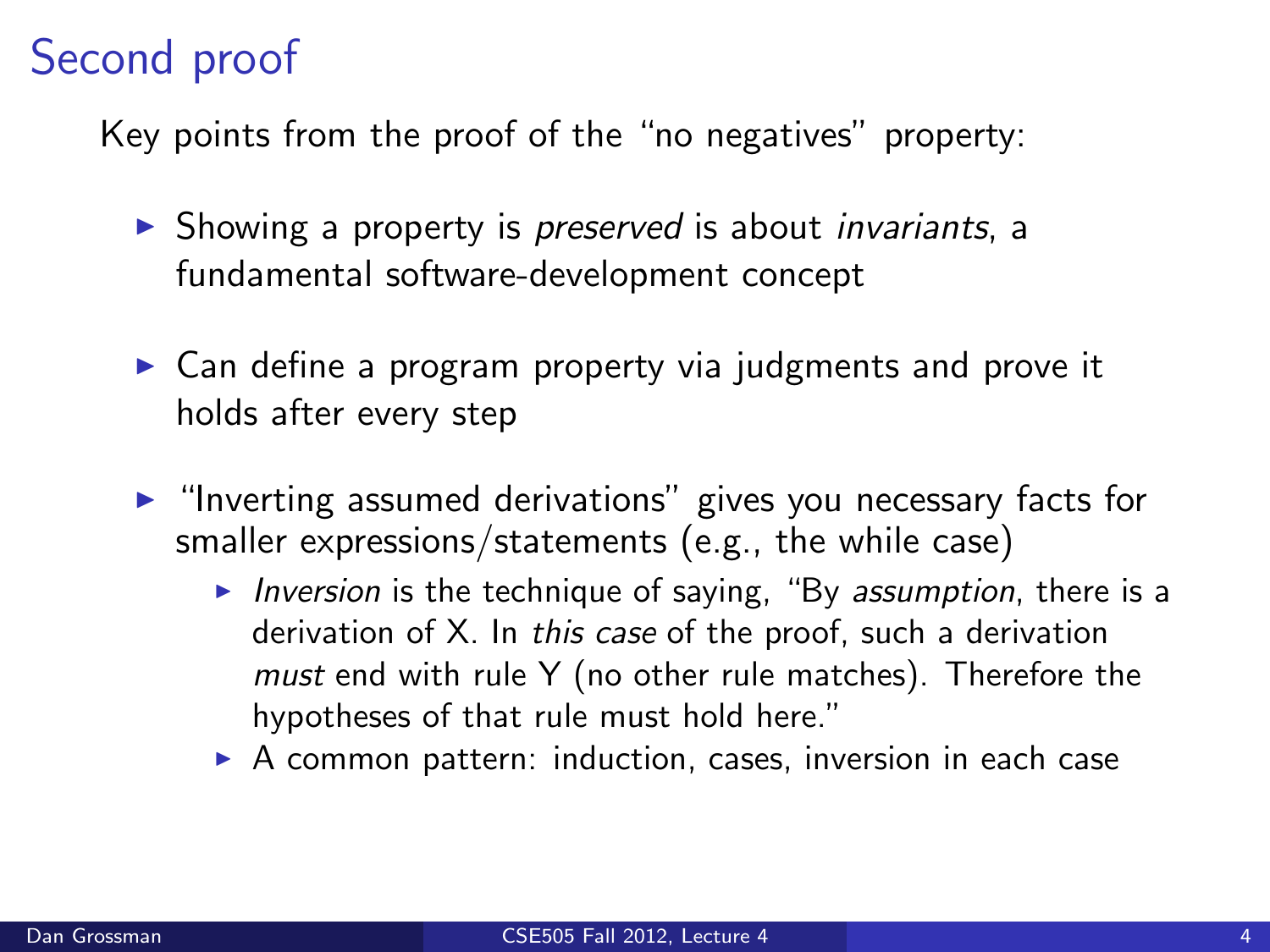## Motivation of non-negatives

While "no negatives preserved" boils to down to properties of blue- $+$  and blue- $*$ , writing out the whole proof ensures our language has no mistakes or bad interactions

 $\blacktriangleright$  Like a system test for the semantics

The theorem is false if we have:

 $\triangleright$  Overly flexible rules, e.g.:

 $H$  ;  $c\Downarrow c'$ 

 $\blacktriangleright$  An "unsafe" language like C:

$$
\frac{H(x)=\{c_0,\ldots,c_{n-1}\}\qquad H\ ;\ e\Downarrow c\qquad c\geq n}{H\ ;\ x[e]:=e'\rightarrow H'\ ;\ s'}
$$